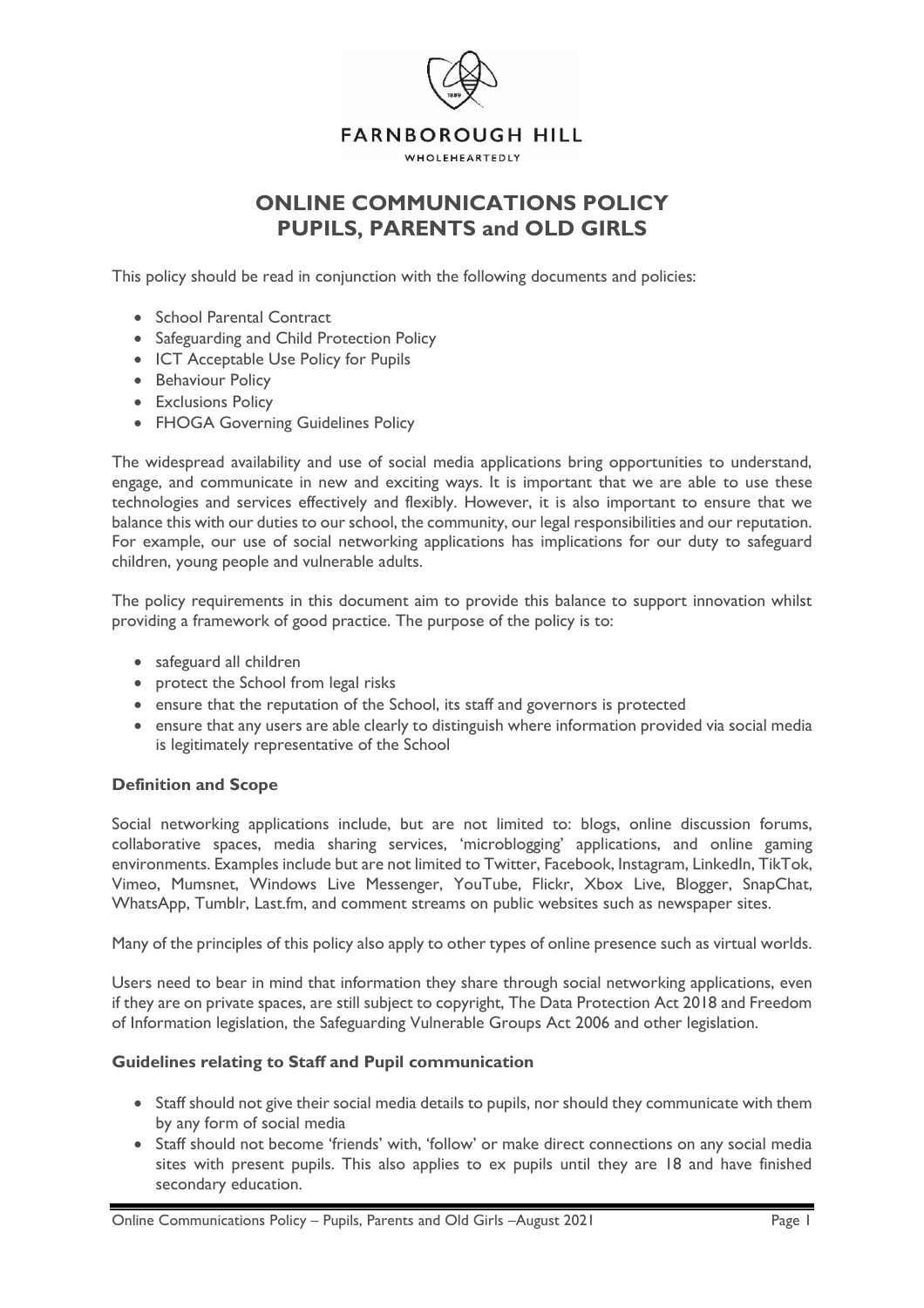- Where a social media link exists between school staff and pupils before they become employed/volunteer at the school, for example if they act as a sports coach to a pupil, we would expect staff to cease any of these social media links when they join the school
- Any communication received from children on any personal social media sites must be reported to the Head of Year, with the Designated Safeguarding Lead being copied in

### **Guidelines for Farnborough Hill Friends and other volunteers**

- Views expressed/information posted must support the School's ethos and fundamental British values
- Users must keep their personal and professional/school lives separate. They should not put themselves in a position where there is a conflict between the School and their personal interests
- Users must not engage in activities involving social media which might bring Farnborough Hill into disrepute
- Users must never represent their personal views as those of Farnborough Hill on any social media
- Users must not discuss personal information relating to pupils, Farnborough Hill or the wider community on any social media
- Users must not use social media and the internet in any way to attack, insult, abuse or defame pupils, their family members, colleagues, other professionals, other organisations or Farnborough Hill

### **Guidelines for Parents and Old Girls**

Farnborough Hill expects parents and Old Girls to behave in a civilised nature online and will not tolerate any of the following behaviour:

- posting defamatory 'statuses' about fellow parents, pupils, Old Girls, the School or its employees
- complaining about the School's values, processes, teaching and other methods on social media - the School has a clearly defined Complaints Procedures in place and requests that this is followed where is it felt necessary
- parents and Old Girls should not attempt to 'friend' or 'follow' any member of staff on social media except by prior agreement with the Head
- Farnborough Hill retains the right to request any damaging material to be removed from social media websites
- breaches of this code of conduct will be taken seriously by the School and, in the event of illegal, defamatory, or discriminatory content, breaches could lead to prosecution.

#### **Online messaging**

The School appreciates the simplicity and ease of instant messaging online; keeping in contact outside of school can benefit the School community by keeping the School community closer. Farnborough Hill expects parents to use messaging apps, such as WhatsApp, for purposes beneficial to themselves and the School, and will not accept any of the following behaviour:

- sending abusive messages to fellow parents
- sending abusive messages about members of staff, pupils, governors, parents or the School
- sending abusive messages to members of staff, governors or pupils
- sending abusive messages to or about Old Girls